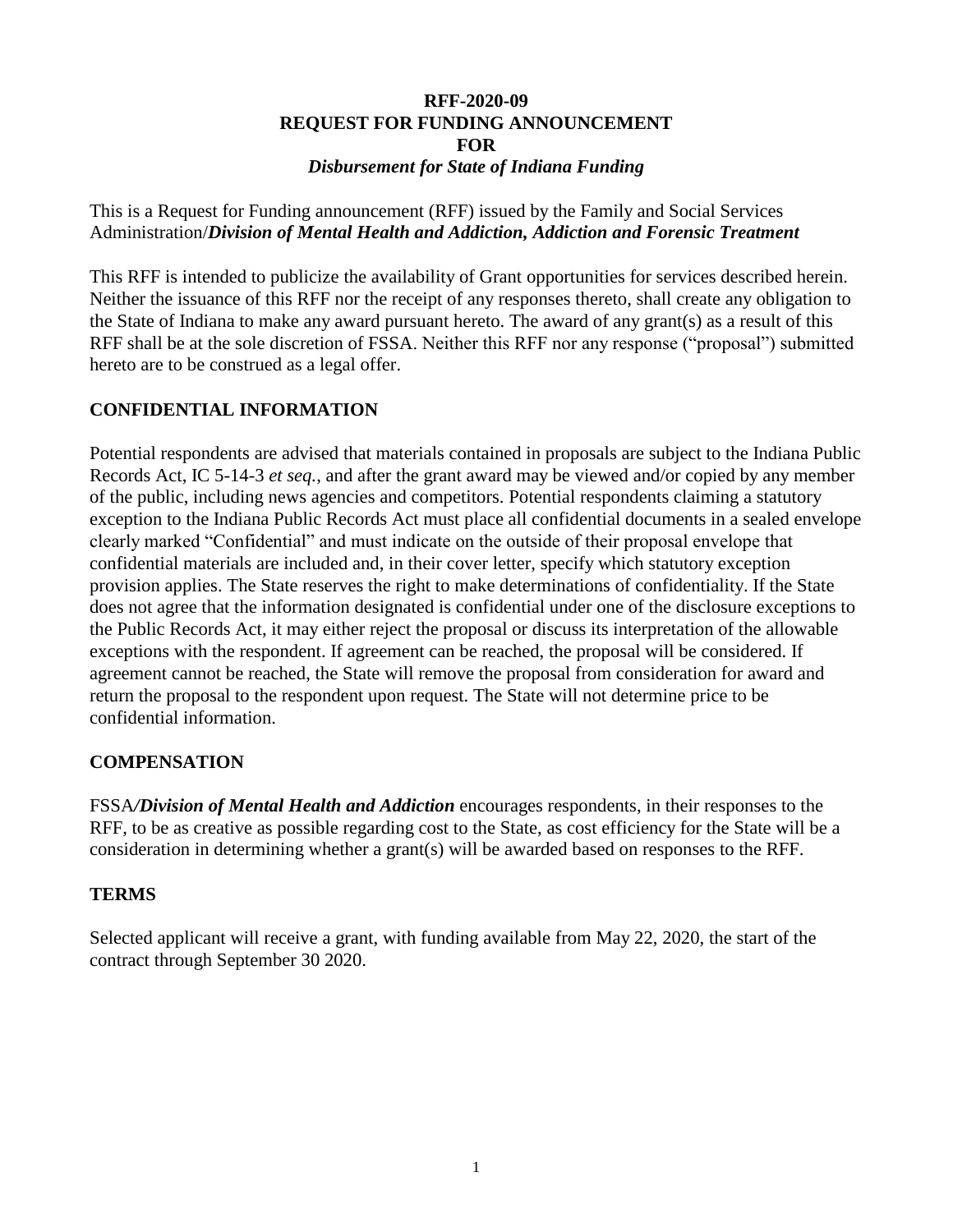### **PROPOSALS**

Respondents interested in providing these services to FSSA/*Division of Mental Health and Addiction* should submit electronic proposals to:

> *Nicholas Svetlauskas Family and Social Services Administration Division of Mental Health and Addiction* **Email Address:** *Nicholas.Svetlauskas@fssa.IN.gov*

The proposal must include:

- 1. Agency Information
- 2. Proposal
- 3. Budget
- 4. Identify Administrative Staff overseeing project
- 5. Most recent audit report for agency identified as fiscal agent for funds made in accordance with OMB circular A-133 if applicable.

Proposals must be received no later than **4:30 p.m. Eastern Time on** *May 15, 2020***. Proposals received after 4:30 p.m. will not be considered.** Proposals must be delivered in electronic format with all appropriate forms and in the subject heading of the electronic mail should state:

### **RESPONSE TO RFF # 2020-09** *Disbursement of State of Indiana Funding*

No more than one proposal per respondent should be submitted. In the cover letter please indicate the principal contact for the proposal along with a telephone number and email address. **All proposals must have an electronic mailing address included.**

Any questions regarding this RFF must be submitted in electronic format to Nicholas Svetlauskas [\(Nicholas.Svetlauskas@fssa.IN.gov\)](mailto:Nicholas.Svetlauskas@fssa.IN.gov) no later than **4:30 p.m. Eastern Standard Time on May 11***, 2020***. Questions received after 4:30 p.m. may not be considered. Please keep questions brief and of high priority.** Responses to all questions will be promptly prepared and emailed to the group.

**All inquiries are to be directed to** *Nicholas Svetlauskas* **and are not to be directed to any other staff member of FSSA. Such action may disqualify respondent from further consideration for a grant as a result of this RFF.**

#### **SCOPE OF WORK**

**CFR 45 - 96.131- Treatment services for pregnant women**. The [State](https://www.law.cornell.edu/definitions/index.php?width=840&height=800&iframe=true&def_id=86fdca9dab98876c8715f405d243711c&term_occur=999&term_src=Title:45:Chapter:A:Subchapter:A:Part:96:Subpart:L:96.131) is required to, in accordance with this section, ensure that each pregnant woman, women with dependent children and those who use substances intravenously in the [State](https://www.law.cornell.edu/definitions/index.php?width=840&height=800&iframe=true&def_id=86fdca9dab98876c8715f405d243711c&term_occur=999&term_src=Title:45:Chapter:A:Subchapter:A:Part:96:Subpart:L:96.131) who seeks or is referred for substance use disorder (SUD) treatment is given preference in admissions to treatment facilities receiving funds pursuant to the grant. In carrying out this section, the [State](https://www.law.cornell.edu/definitions/index.php?width=840&height=800&iframe=true&def_id=86fdca9dab98876c8715f405d243711c&term_occur=999&term_src=Title:45:Chapter:A:Subchapter:A:Part:96:Subpart:L:96.131) shall require all entities that serve women and who receive such funds to provide preference to pregnant women.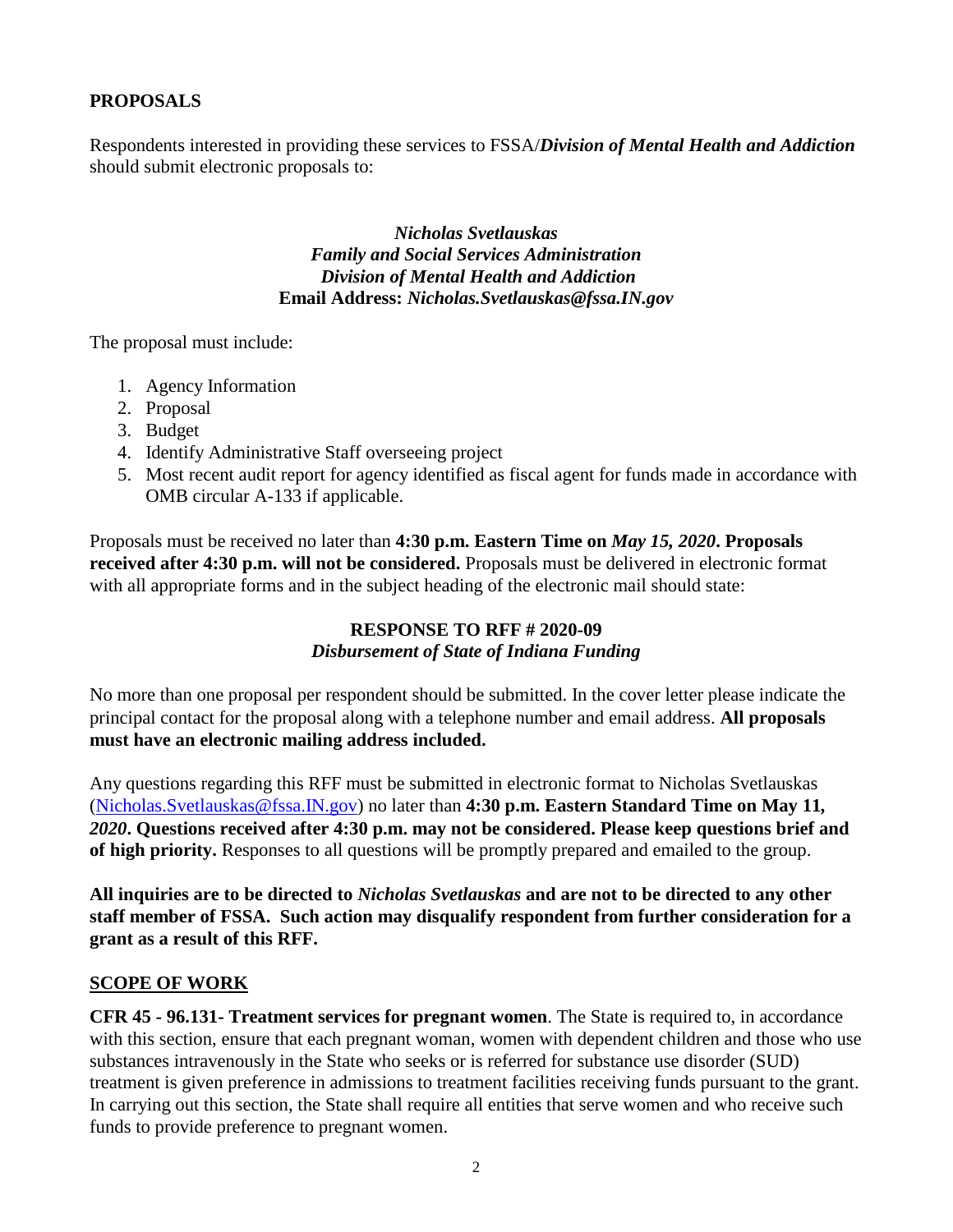The Division of Mental Health and Addiction is seeking a vendor to develop the programming for a waitlist tool that the contractor deems best to support the above requirement, and create a training video/tutorial to explain use of tool. The waitlist tool and tutorial will be owned by the state and accessible via the state website.

- 1. The comprehensive scalable waitlist tool must include:
	- a. Prioritization intake for those with higher need
		- (1) Women who are pregnant
		- (2) Women with dependent children
		- (3) Person(s) who use drugs intravenously
		- (4) All other persons
	- b. Best practices to implement prioritization of above population in 1. (a)
		- (1) To include references and links
	- c. Interim services for all populations who are not able to obtain services within 48 hours to include but not limited to:
		- (1) Dates of all services
		- (2) Necessary admission screening/paperwork e.g. TB testing, screening for cooccurring disorders
		- (3) Navigator to obtain insurance
		- (4) OB-GYN
		- (5) Primary care/mental health care
		- (6) Pre-natal education
		- (7) Individual sessions
		- (8) Family education/counseling
		- (9) Syringe Service Program
		- (10) Culturally specific services
	- d. Disaster/Disease planning/alteration for waitlist
	- e. Tool can interact with electronic health records for service import capability
		- (1) Information collected will be implemented into the persons documents once admitted or continued to be collected and saved for any future need.
	- f. Scalable and flexible policy and procedures to implement the tool
- 2. Training video/tutorial that is available to all recipients that receive grant funds at no cost through the state website. The training video/tutorial must be interactive and fully explain how to use the waitlist tool, policy and procedures for implementation.

The vendor must complete both the comprehensive waitlist and training video/tutorial before 9/30/2020.

## **TIME FRAME:**

| May 6, 2020  | RFF sent to potential applicants |
|--------------|----------------------------------|
| May 11, 2020 | RFF questions due                |
| May 15, 2020 | RFF proposals due                |
| May 22, 2020 | Notify Grantees of awarded funds |
| May 22, 2020 | Grant effective date             |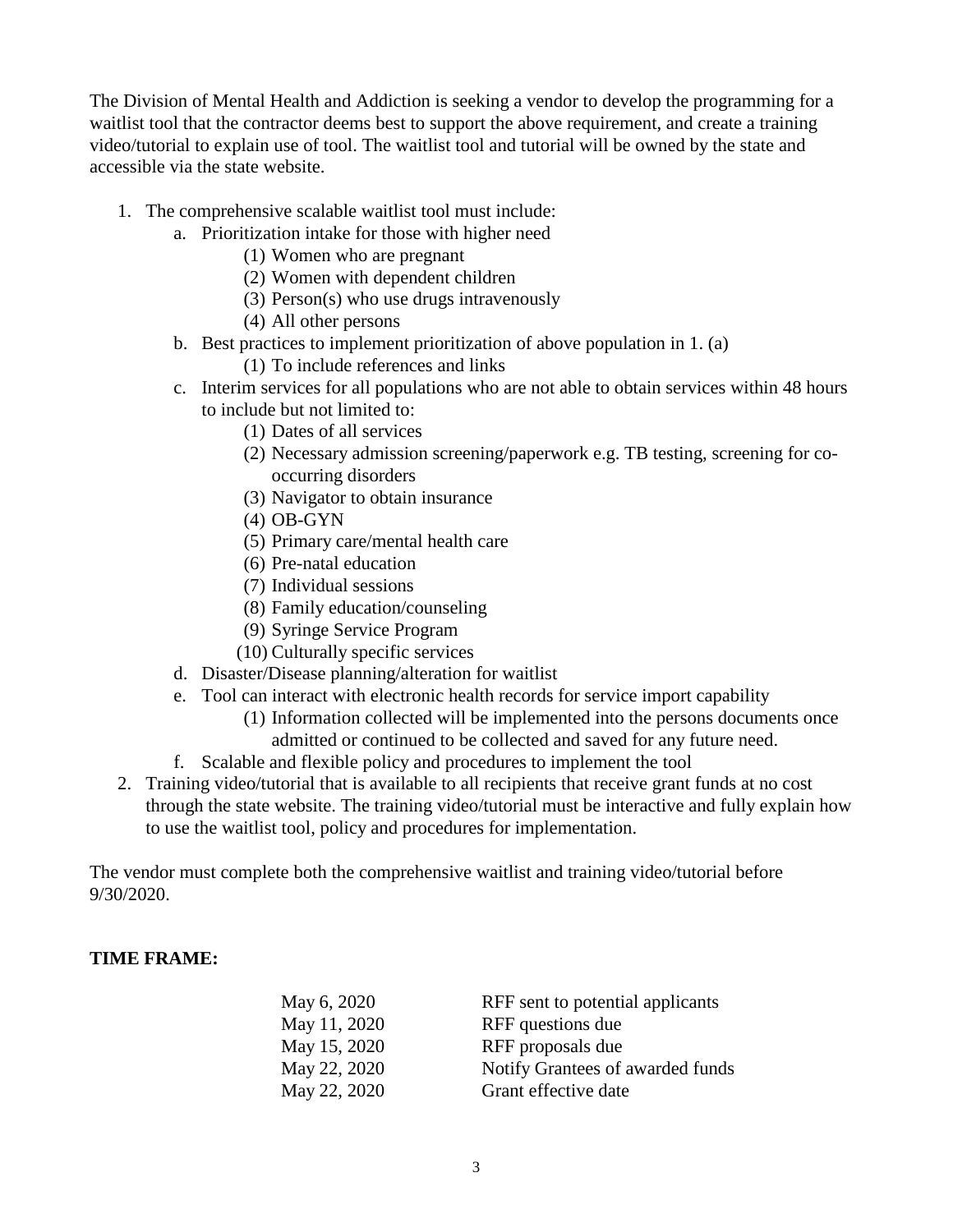## Funding:

The maximum award for this funding opportunity *is \$30,000 with administrative funds not to exceed 5% to the agency overseeing the disbursement of funds. All funds minus the amount allowed for agency administration must be used toward the four goals identified in this proposal.* Grant awards for this program are subject to budgetary exigencies associated with the availability of Federal and State funding.

# **Scope of Project**:

Respondents may submit proposals (**MAXIMUM OF 5 PAGES)** for the delivery of service identified under "Scope of Work" however, the agency is seeking to award grants that exemplify services. **Respondent should review evaluation criteria when completing the proposal.** 

## **Respondents**:

Agency or organization that currently has the capacity to create an operational waitlist tool with the technical and clinical expertise.

## **Funding:**

Potential respondents shall develop a budget appropriate to their organization's capabilities to deliver scope of work. Submitted budget is subject to review by *Division of Mental Health and Addiction* and can be modified for those respondents selected to receive an award.

## **SELECTION PROCESS AND CRITERIA**

Proposals will be reviewed and scored by a committee selected by the *Division of Mental Health and Addiction* or designee. Proposals will be evaluated based upon the proven ability of the respondent to meet the goals of the Program in a cost-effective manner. Specific criteria are:

## **Evaluation Criteria**

Each proposal will be evaluated on five criteria.

1. Project Narrative and Justification. (35 points)

The following standards will be considered when evaluating this criterion.

- a. Cover letter
- b. Description of project goals and measurable objectives.
	- How tool will prioritize the priority list within the agency
	- Example of best practices that will be included and list of which resources will be pulled o Must include federal agencies including SAMHSA
	- Example of Disaster/Disease planning alteration
	- c. Import process to electronic health records
- d. Explanation of how achievement of goals will increase capacity to support the following:
	- Increase access to treatment
	- Increase continuity of care
	- Increase awareness of those not entering services in a timely manner or at all
- e. Provide a chart or graph depicting a realistic timeline for the entire project period including dates, key activities, and responsible staff (timeline should be part of narrative)